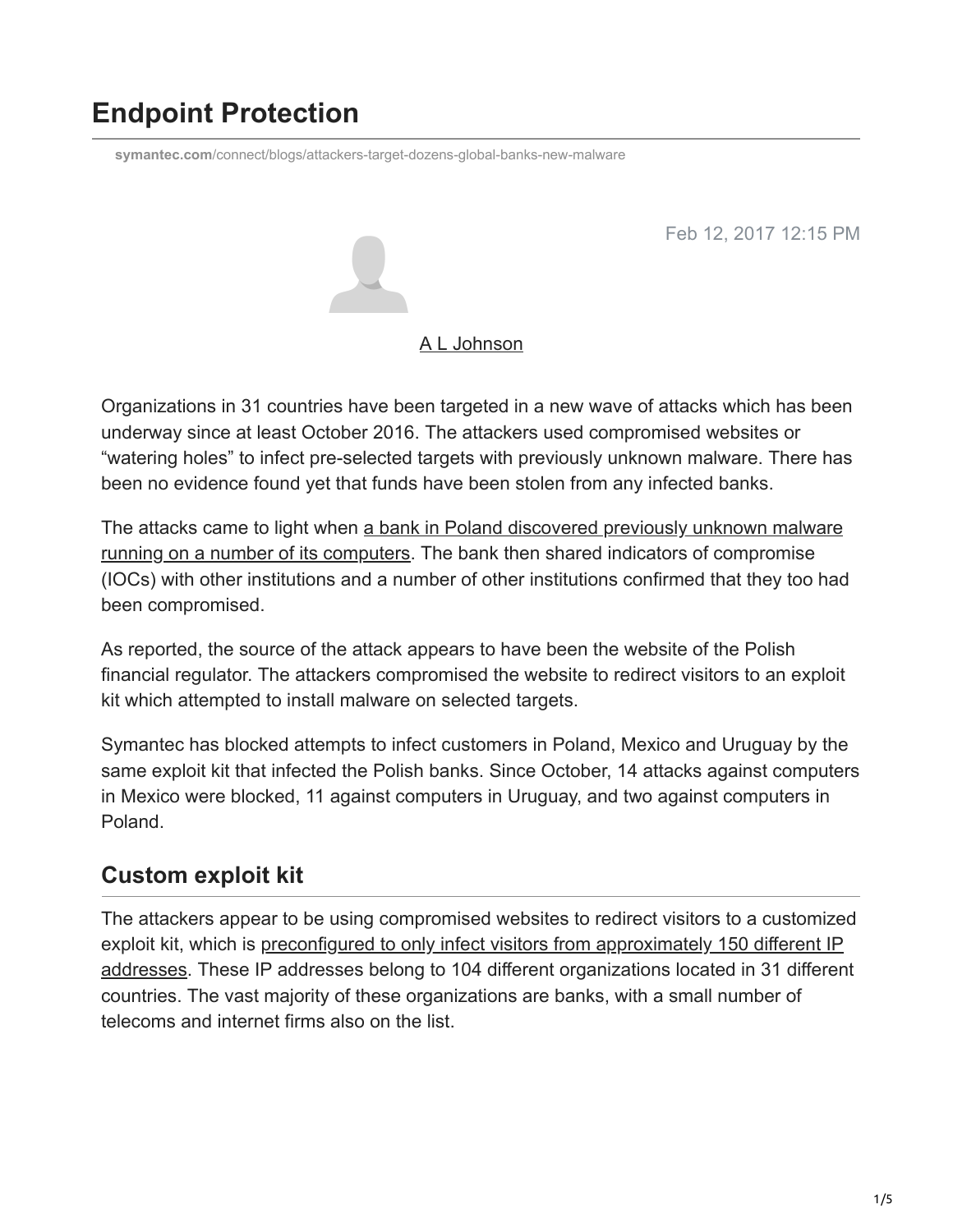

*Figure 1. Countries in which three or more organizations were targeted by attackers*

### **Links to Lazarus?**

The malware used in the attacks ([Downloader.Ratankba](https://www.symantec.com/security_response/writeup.jsp?docid=2017-020908-1134-99)) was previously unidentified, although it was detected by Symantec under generic detection signatures, which are designed to block any files seen to engage in malicious activities.

Analysis of the malware is still underway. Some code strings seen in the malware used shares commonalities with code from malware used by the threat group known as Lazarus.

Ratankba was observed contacting eye-watch[.]in for command and control (C&C) communications. Ratankba was then observed downloading a Hacktool. This Hacktool shows distinctive characteristics shared with malware previously associated with Lazarus.

```
data:0040B2CC ; char a 2fachi224A q8[]
data:0040B2CC a_2fachi224A_q8 db ':_2FAcHI224$A_q8gS0dK',0 ; DATA XREF: sub_401E91+FD
data:0040B2E2
                              align 4
data:0040B2E4 ; char aVubebxyx1nzrck[]
data:0040B2E4 aVwbebxyx1nzrck db '!VWBeBxYx1nzrCkBLGQO',0; DATA XREF: sub 401E91+E71
data:0040B2F9
                              align 4
data:0040B2FC ; char aUra9t1tcdes197[]
data:0040B2FC aUra9t1tcdes197 db '!uRa9t1tCDeS197CPt7I',0 ; DATA XREF: sub_401E91+D61
data:0040B311
                              align 4
data:0040B314 ; char aEncfgv7xc8itav[]
data:0040B314 aEncfqv7xc8itav db '!emCFqv7Xc8ItaVGN0bMf',0 ; DATA XREF: sub 401E91+BC
data:0040B32A
                              align 4
data:0040B32C ; char alansorry[]
data:0040B32C alamsorru@12345 db 'iamsorru!@1234567',0 ; DATA XREF: sub 401E91+B1To
data:0040B33E
                              align 10h
data:0040B340 ; char aInternetcloseh[]
data:0040B340 aInternetcloseh db 'InternetCloseHandle',0 ; DATA XREF: sub_401E91+A4To
data:0040B354 ; char aInternetreadfi[]
data:0040B354 aInternetreadfi db 'InternetReadFile',0; DATA XREF: sub 401E91+97To
data:0040B365
                              align 4
data:0040B368 ; char aInternetcracku[]
data:0040B368 aInternetcracku db 'InternetCrackUrlA',0 ; DATA XREF: sub_401E91+8ATo
data:0040B37A
                              align 4
```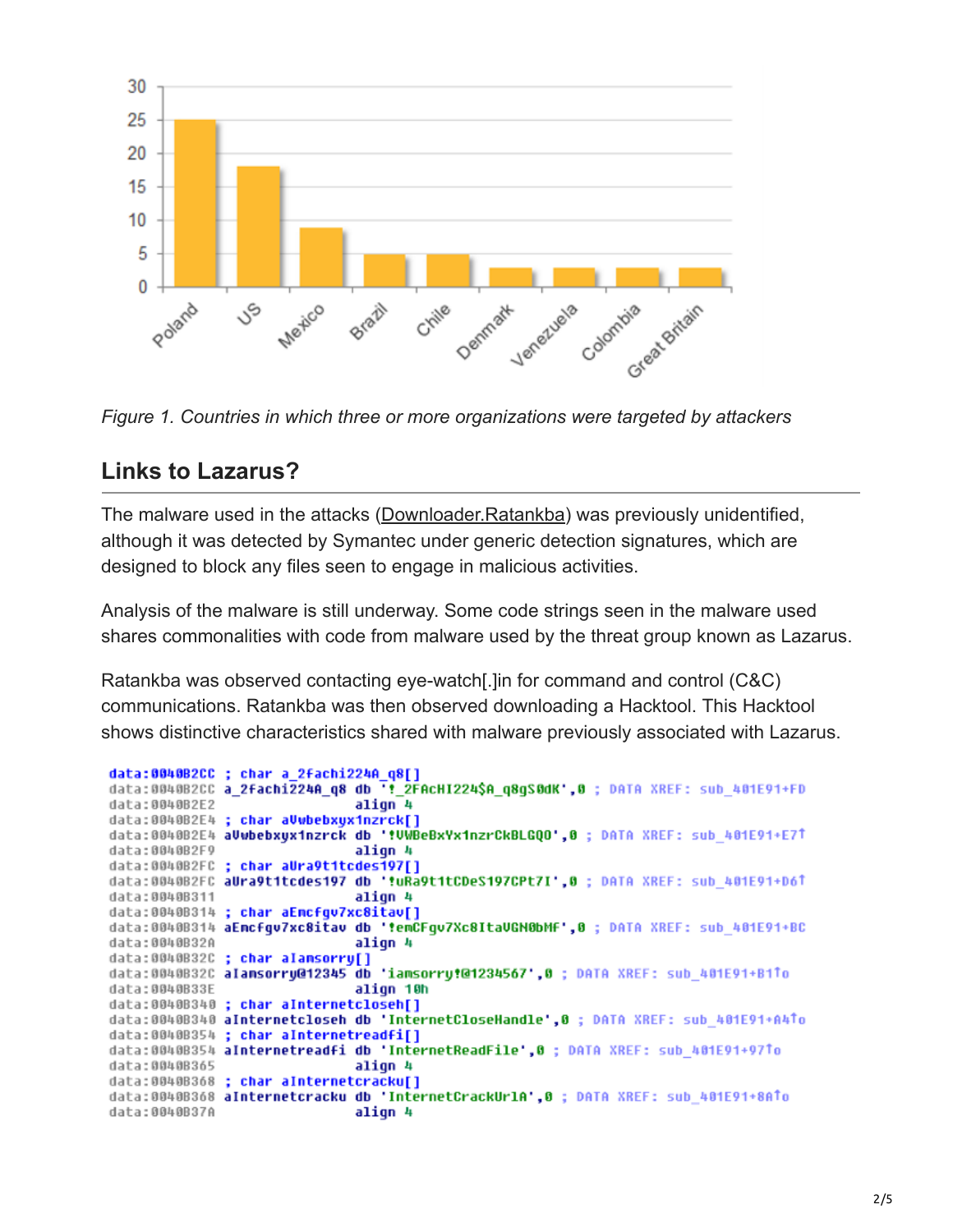*Figure 2. Code strings seen in sample of Hacktool used in recent attacks*

```
.data:0040E27C ; char a_2fachi224A_q8[]
.data:0040E27C a_2fachi224A_q8 db '!_2FAcHI224$A_q8gS0dK',0 ; DATA XREF: sub_401362+FD
.data:0040E292
                               align 4
.data:0040E294 ; char aVubebxyx1nzrck[]
.data:0040E294 aVwbebxyx1nzrck db '!VVBeBxYx1nzrCkBLGQO',0 ; DATA XREF: sub 401362+E7T
.data:0040E2A9
                               align 4
.data:0040E2AC ; char aUra9t1tcdes197[]
.data:0040E2AC aUra9t1tcdes197 db '!uRa9t1tCDeS197CPt7I',0 ; DATA XREF: sub_401362+D6<sup>↑</sup>
.4ata:0040E2C1alion 4
.data:0040E2C4 ; char aEncfgv7xc8itav[]
.data:0040E2C4 aEncfqv7xc8itav db 'tenCFqv7Xc8ItaVGH0bHf',0; DATA XREF: sub 401362+BC
.data:0040E2DA
                               align 4
.data:0040E2DC ; char alamsorry[]
.data:0040E2DC alamsorry@12345 db 'iamsorry!@1234567',0; DATA XREF: sub 401362+B1To
.data:0040E2EE
                               align 10h
.data:0040E2F0 ; char aInternetcloseh[]
.data:0040E2F0 aInternetcloseh db 'InternetCloseHandle',0; DATA XREF: sub_401362+A4To
.data:0040E304 ; char aInternetreadfi[]
.data:0040E304 aInternetreadfi db 'InternetReadFile',0 ; DATA XREF: sub 401362+971o
.data:0040E315
                               align 4
.data:0040E318 ; char aInternetcracku[]
.data:0040E318 aInternetcracku db 'InternetCrackUrlA',0 ; DATA XREF: sub_401362+8ATo
```
*Figure 3. Code strings seen in sample of Hacktool previously associated with Lazarus* 

[Lazarus has been linked to a string of aggressive attacks since 2009](https://community.broadcom.com/symantecenterprise/viewdocument?DocumentKey=4b12a028-2cba-415d-bad8-19228ed3a7a1&CommunityKey=1ecf5f55-9545-44d6-b0f4-4e4a7f5f5e68&tab=librarydocuments), largely focused on targets in the US and South Korea. Lazarus has been involved in high level financial attacks [before and some of the tools used in the Bangladesh bank heist shared code](https://community.broadcom.com/symantecenterprise/viewdocument?DocumentKey=8ae1ff71-e440-4b79-9943-199d0adb43fc&CommunityKey=1ecf5f55-9545-44d6-b0f4-4e4a7f5f5e68&tab=librarydocuments) similarities with malware used in historic attacks linked to the group.

Further investigation of these attacks is underway and, over time, more evidence may emerge about the identity and motives of the attackers. After a series of high profile attacks on banks during 2016, this latest incident provides a timely reminder of the growing range of threats facing financial institutions.

[click to tweet:1]

## **UPDATE – March 15, 2017:**

Further investigation by Symantec into the recent attacks against banks in Poland has uncovered additional links to the threat group known as Lazarus. At the time of our original blog, Symantec had found one link: code strings seen in a Hacktool used in the Polish bank attacks shared distinctive characteristics with malware previously associated with Lazarus.

The number of tentative links Symantec has established has since broadened from one to four. One piece of malware (MD5:91b2558f5319960c85522dc8e372a2b9) found on a computer at one of the Polish targets has been previously used and attributed to the Lazarus group. The previously mentioned Lazarus-linked Hacktool was also found on the same computer at the Polish target.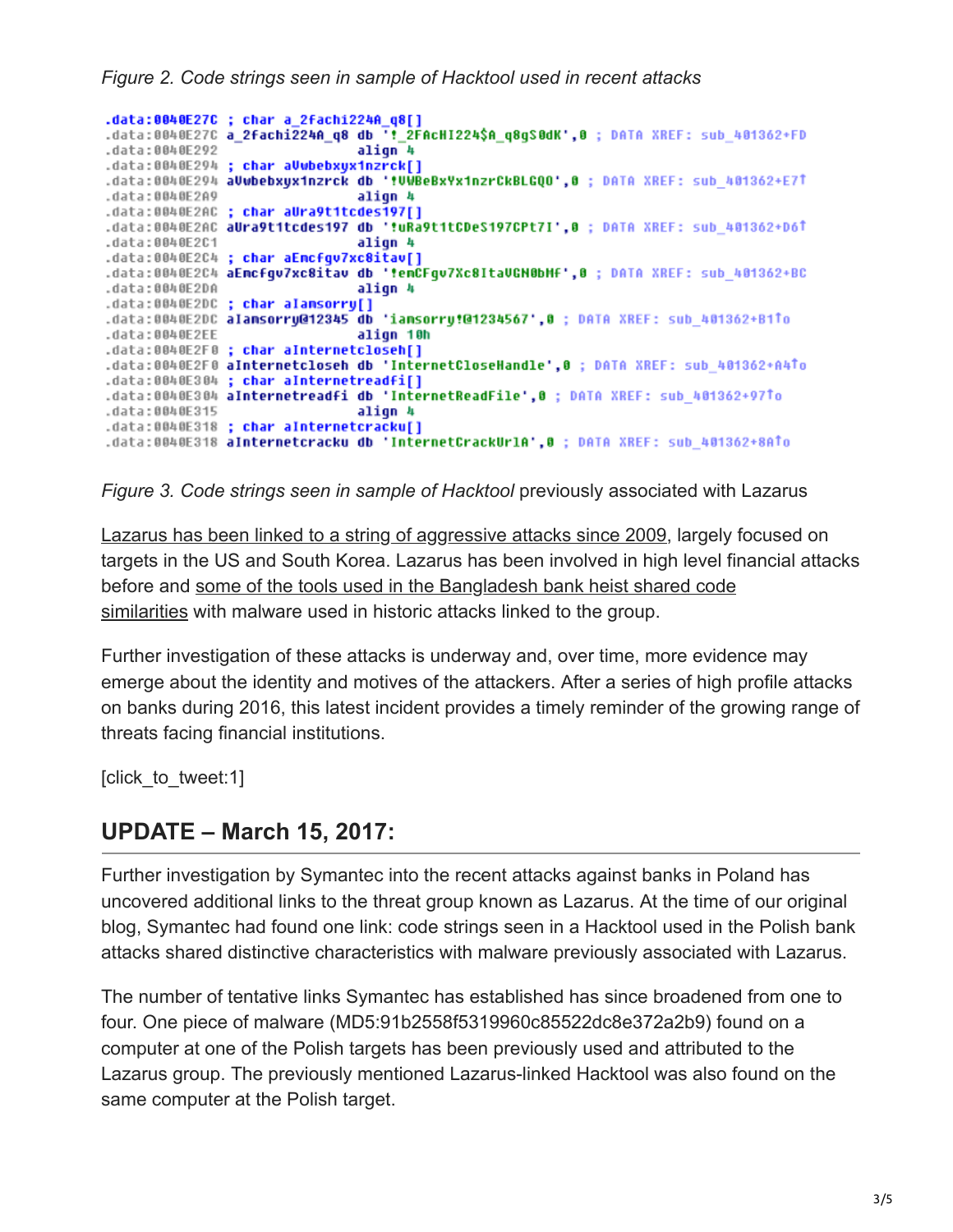In addition to this, a sample of [Downloader.Ratankba](https://www.symantec.com/security_response/writeup.jsp?docid=2017-020908-1134-99)

(MD5:cb52c013f7af0219d45953bae663c9a2), which has only been seen in the 2017 Polish Bank attacks, was submitted by a Symantec customer for analysis along with a sample of [Backdoor.Destover](https://www.symantec.com/security_response/writeup.jsp?docid=2014-120209-5631-99), the disk-wiping malware linked to Lazarus and used in the Sony Pictures attacks.

A fourth link is the unique trait "del /a %1", which was found in Downloader.Ratankba. It was also identified in multiple malware families linked to Lazarus including [Backdoor.Joanap](https://www.symantec.com/security_response/writeup.jsp?docid=2015-092507-0410-99) and Backdoor.Destover.

As a result of these findings, Symantec has upgraded its assessment of a Lazarus link. The crossover in tools used leads us to believe there is a reasonable possibility that the Polish bank attacks were the work of attackers linked to Lazarus.

# **Protection**

Symantec and Norton products protect against these attacks with the following detections:

- [Downloader.Ratankba](https://www.symantec.com/security_response/writeup.jsp?docid=2017-020908-1134-99)
- [Web Attack: SunDown Exploit Kit Website 5](https://www.symantec.com/security_response/attacksignatures/detail.jsp?asid=27510)
- [Backdoor.Destover](https://www.symantec.com/security_response/writeup.jsp?docid=2014-120209-5631-99)

### **IOCs**

The follow are indicators of compromise related to these attacks.

#### **Command and control infrastructure**

- eye-watch[.]in
- sap.misapor[.]ch

#### **Downloader.Ratankba**

MD5

- 1f7897b041a812f96f1925138ea38c46
- 911de8d67af652a87415f8c0a30688b2
- 1507e7a741367745425e0530e23768e6
- cb52c013f7af0219d45953bae663c9a2
- 18a451d70f96a1335623b385f0993bcc

#### SHA256

- 99017270f0af0e499cfeb19409020bfa0c2de741e5b32b9f6a01c34fe13fda7d
- 825624d8a93c88a811262bd32cc51e19538c5d65f6f9137e30e72c5de4f044cc
- 200c0f4600e54007cb4707c9727b1171f56c17c80c16c53966535c57ab684e22